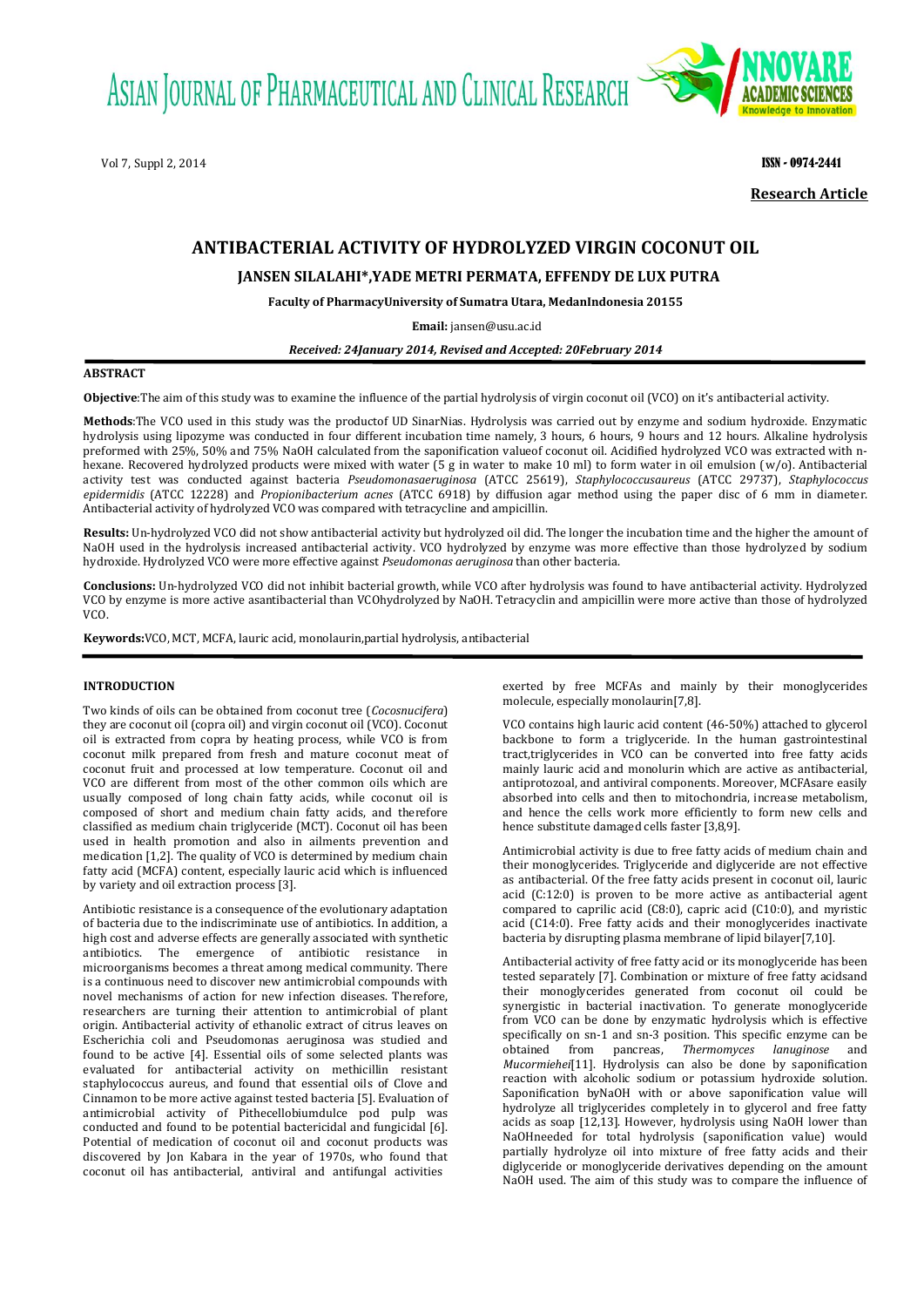partial hydrolysis of VCO by enzymeand NaOH on their antimicrobial activity.

# **MATERIALS AND METHODS**

Apparatus used including vortex (Bender,Germany), analytical balance (Sartorius, Japan), hotplate (Heidelberg, Germany), autoclave, oven, spectrophotometer (Shimadzu, Japan), incubator, reflux condenser, water bath, burette, and glass wares. All chemicals were pro analysis grade product of E. Merck (Germany) including potassium and sodium hydroxide, n-hexane, methanol, ethanol, trishydroxymethylaminomethane, hydrochloric acid, calcium chloride, anhydrous sodium sulfate, phenolphthalein (1% in ethanol) and Lipozyme TL IM.

VCO used in this study was product of UD SinarNias. Culture media used were Nutrient Agar(NA), Nutrien Broth (NB), and Mueller Hinton Agar (MHA). Bacteria tested were *Pseudomonas aeruginosa* (ATCC 25619), *Staphylococcus aureus* (ATCC 29737), *Staphylococcus epidermidis* (ATCC 12228) and *Propionibacterium acnes* (ATCC 6918). Paper disc used was of Machereynagel with 6 mm in diameter. Antibacterial activity of hydrolyzed VCO was compared with those of tetracycline and ampicillin.

Reagents used were calcium chloride solution of 0.063 M, Tris-HCl buffer solution with the pH of 8, HCl solution of 0.5 N, KOH of 0.5 N, NaOHof 0.5 N, 1% phenolphthalein indicator solution. These solutions prepared according to procedure described in Indonesian Pharmacopeia [14]. Medium used were Nutrient Agar(NA), Nutrien Broth (NB), and Mueller Hinton Agar (MHA). Preparation of these media used as described in Difco Laboratory Manual [15].

### **Enzymatic Hydrolysis**

Fifty (50) g of oil placed in an erlenmeyer of 250 ml to which 50 ml water, 12.5 ml CaCl<sub>2</sub>of 0.063 M, 25 ml buffer solution Tris-HCl and 500 mg lipozyme were added. This mixture was stirred with magnetic stirrer for 10 minutes to homogenize. Then it was allowed to stand (incubated) for various length of time; 3, 6, 9, and 12 hrs at temperature of 40  $\pm$  0.5 $\degree$ C, and shaken the mixture for 10 minutes in every one hour during incubation. After the hydrolysis was completed, the mixture was transferred into separating funnel, acidified with dilute HCl, extracted with 50 ml n-hexane resulted in two separated layers [13,16]. The upper layer (n-hexane fraction) was separated and called as filtrate I. The bottom layer was extracted again with 50 ml n-hexane and separated as filtrate II. These two filtrates were combined to which then 50 mg anhydrous Na2SO<sup>4</sup> added and allowed to stand for 15 minutes. It was then evaporated on a water bath to dryness. The recovered hydrolyzed oil was used in the antibacterial experiment after acid value was determined.

#### **Hydrolysis with Sodium hydroxide**

Ten (10) g of oil placed in a 250 ml conical flask and 100 ml methanolicNaOHof 0.5 N was added in to it. The flask was attached with reflux condenser and heated. As the ethanol boiled, the flask occasionally shaken till the fat completely saponified  $(\sim 3$  hours). Solution allowed to cool and added 1 ml solution of 1% phenolphthalein indicator, titrated with HClof 0.5 N till the red color disappeared. Saponification value was calculated as the amount in mg of NaOH needed for the saponification [12,13].

#### Saponification Value =  $(ml$  NaOH  $\times$  N NaOH) -  $(ml$  HCl  $\times$  N HCl)  $\times$  40 g/mole

#### $10<sub>g</sub>$

Partial hydrolysis of oil was performed with the same procedure as described in saponification procedure but the amount of NaOHused was lowerthan the amount of NaOHused in the total saponification value. Fifty (50) g oil was weighed then added methanolicNaOH with the amount of 25%, 50% and 75% from saponification value, and hydrolysis procedure conducted as already described for 3 hrs. After hydrolysis, then the mixture acidified with dilute HCl in order to convert soap (sodium salt of fatty acids) into free fatty acids. Acidified mixture was then shaken and extracted with 50 ml nhexane resulted in two separated layers. The upper layer (n-hexane fraction) separated called as fraction I. The bottom layer shaken with 50 ml n-hexane and allowed to stand for a while then hexane fraction was taken as fraction II. The two fractions were combined and dried by adding 50 mg anhydrous  $Na<sub>2</sub>SO<sub>4</sub>$ , allowed to stand for 15 minutes. Dehydrated hexane fraction was then heated on a water bath to evaporate hexane, and dried hydrolyzed oil was then used for acid value determination prior to antimicrobial test.

## **Acid Value Determination**

Acid value determination was carried out for un-hydrolyzed VCO and hydrolyzed oil. Five gram oil was transferred in to 200 ml erlenmeyer, added 25 ml neutralized ethanol of 95%, then heated for ten minutes on a water bath and occasionally shaken. This solution then titrated with KOH of 0.1 N using phenolphthalein indicator solution. Acid value of the oil was calculated [12].

$$
Acid value = A \times N \times 56.1
$$

Note:

A= the amount of ml KOH for titration

w

N = normality of KOH solution

W= weight of oil (g)

### **Antibacterial Activity Test**

Bacterial inoculum was prepared by suspending bacterial colony in Nutrient Broth Media solution and turbidity was measured at 580 nm to have transmittance of 25% (bacterial concentration is 106cfu/ml). Antibacterial activity test of VCO and hydrolyzed VCOwas conducted and the results compared with tetracyclineand ampicillin.The volume of 0.1 ml bacterial inoculum was mixed with 15 ml MHA in a petri dish, allowed to stand until the media solidified. Tested material was prepared as an emulsion by mixing VCO and hydrolyzed VCO in water at the same amount of sterile distilled water (5 g oil mixed with water to 10 ml, concentration was 500 mg/ml). Paper disc was then dipped in the emulsion for 15 minutes and then incubated in prepared media at 36 - 37°C for 24 hours. Antibacterial activity was determined by measuring diameter of transparent area around the paper disc (zone of inhibition).The concentration of the tetracyclin and ampicillin tested were prepared in 5 mg/ml, 1 mg/ml and 0.1 mg/ml. The test was conducted in three replicates [14,17].

#### **RESULTS AND DISCUSSION**

#### **Acid value of VCO and hydrolyzed VCO**

Partial hydrolysis of VCO resulted in the generation of free fatty acids in hydrolyzed VCO, which was measured by acid value. Acid value of VCO and VCO partially hydrolyzed by NaOH and enzyme is presented in Table 1.

# **Tabel 1: Acid value of hydrolyzed virgin coconut oil**

| <b>Hydrolysis</b><br>method | Incubation<br>time and<br>degree of<br>saponification | Acid values $(n = 3)$<br>(mg KOH/g oil) |  |
|-----------------------------|-------------------------------------------------------|-----------------------------------------|--|
| Un-hydrolyzed               |                                                       | $0.74 \pm 0.153$                        |  |
| Enzymatic                   | 3 hour                                                | $72.02 \pm 0.517$                       |  |
|                             | 6 hour                                                | $79.05 \pm 3.405$                       |  |
|                             | 9 hour                                                | $108.08 \pm 0.845$                      |  |
|                             | 12 hour                                               | $150.88 \pm 0.818$                      |  |
| Alkaline<br>hydrolysis      |                                                       |                                         |  |
| The percentage              | $25\%$                                                | $68.15 \pm 0.483$                       |  |
| ofNaOHrelative              | 50 %                                                  | $133.87 \pm 0.796$                      |  |
| to                          | 75 %                                                  | $199.77 \pm 2.575$                      |  |
| saponification              |                                                       |                                         |  |
| value                       |                                                       |                                         |  |

From Table 1 can be seen that the acid value of VCO increased after hydrolysis by enzyme and NaOH. The longer the incubation period in enzymatic hydrolysis and the higher the amount of NaOH used in the hydrolysis the higher the acid value.Acid value exerted by NaOH75%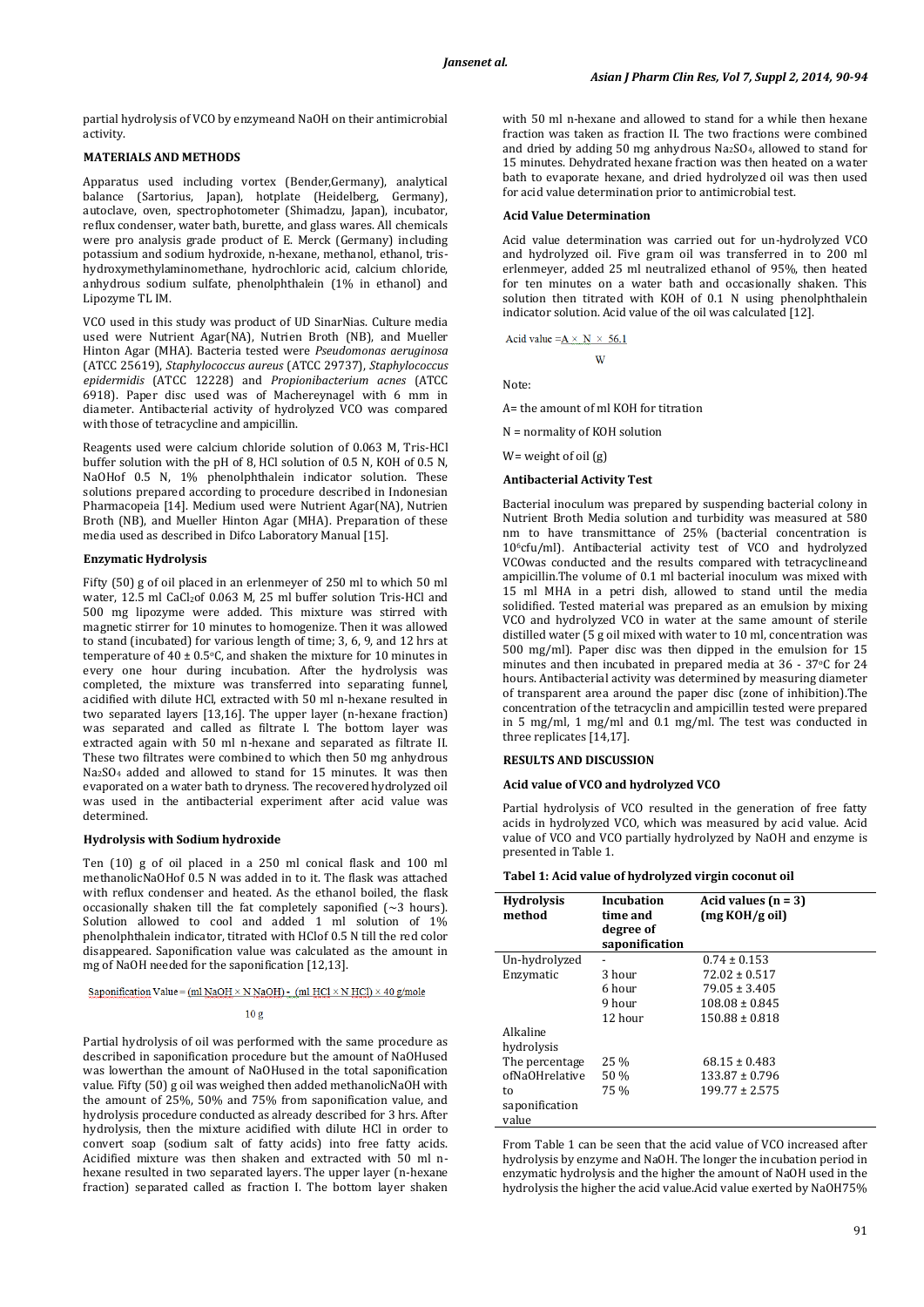was higher than that by enzymatic hydrolysis with incubation for 12 h. Enzymatic hydrolysis of a triglyceride molecule resulted in 2 fatty acid molecules and 1 molecule of 2-monoglyceride, while partial hydrolysis by alkaline was difficult to predict [7,13,19].

# **Zonesof Inhibition by VCO and Partially Hydrolyzed VCO on Tested Bacteria**

Typical zonesof inhibition to evaluate the antibacterial activities by measuring diameter of paper disc in agar media of different hydrolyzed products are presented in Fig. 1.



#### **Fig. 1:Antibacterial activities shown by zones of inhibition by VCO, hydrolyzed VCO compared with tetracyclin and ampicillin against** *Pseudomonas aeruginosa*

*Note:* (A) Zone of inhibition by VCO and hydrolyzed VCO by NaOH; (B) zone of inhibition by VCO and hydrolyzed VCO by enzyme; (C) zone inhibition by ampicillin; (D) zone of inhibition by tetracycline.

Zones of Inhibition of VCO hydrolyzed by enzyme and alkaline (NaOH) are presented in Table 2 and Table 3.Bacterial inactivation by enzymatic hydrolysis for 12 hours and that by alkaline hydrolysis (75%) were compared with those of tetracycline and ampicillin (Table 4).

#### **Table 2: Antibacterial activityof VCO hydrolyzed by enzyme**

| <b>Tested</b><br>bacteria | Antibacterial activity of Hydrolyzed VCO by<br>enzyme at different incubation time shown by<br>zones of inhibition (mm) |                 |                  |                  |
|---------------------------|-------------------------------------------------------------------------------------------------------------------------|-----------------|------------------|------------------|
|                           | 3 hours                                                                                                                 | 6 hours         | 9 hours          | 12 hours         |
| Р.                        | $11.23 \pm 0.1$                                                                                                         | $11.30 \pm 0.1$ | $12.60 \pm 0.27$ | $13.43 \pm 0.20$ |
| aeruginos                 | 15                                                                                                                      | 00              | 8a               | <b>R</b> a       |
| a                         |                                                                                                                         |                 |                  |                  |
| S. aureus                 | $10.10 \pm 0.2$                                                                                                         | $10.10 \pm 0.3$ |                  | $11.28 \pm 0.36$ |
|                           | 78                                                                                                                      | 50              | $10.55 \pm 0.15$ | 2 <sup>a</sup>   |
|                           |                                                                                                                         |                 | 0                |                  |
| S.                        |                                                                                                                         |                 | $10.65 \pm 0.47$ | $10.65 \pm 0.32$ |
| epidermid                 | $9.03 \pm 0.07$                                                                                                         | $9.68 \pm 0.16$ | 7а               | 8a               |
| is                        | 6                                                                                                                       | 1               |                  |                  |
| P.acnes                   |                                                                                                                         |                 | $10.13 \pm 0.68$ | $10.08 \pm 0.46$ |
|                           | $9.45 \pm 0.05$                                                                                                         | $9.57 \pm 0.15$ | 1                | 5                |
|                           | 0                                                                                                                       | 3               |                  |                  |

*Note*a)Zonesof inhibition is significantly difference (P<0.05) compared with hydrolyzed by enzyme for 3 hours of incubation.

**Table 3: Antibacterial activityof VCO hydrolyzed by NaOH**

| <b>Tested</b><br><b>bacteria</b> | Antibacterial activity of hydrolyzed VCO<br>byNaOHat different percentage relative to total<br>saponification value shown by zonesof inhibition<br>(mm) |                  |                                |  |  |
|----------------------------------|---------------------------------------------------------------------------------------------------------------------------------------------------------|------------------|--------------------------------|--|--|
|                                  | 25%                                                                                                                                                     | 50%              | 75%                            |  |  |
| P.                               | $9.87 \pm 0.881$                                                                                                                                        | 10.18±1.056      | 11.35±1.039                    |  |  |
| aeruginosa                       |                                                                                                                                                         |                  |                                |  |  |
| S. aureus                        | $9.20 \pm 0.409$                                                                                                                                        | $9.03 \pm 0.029$ | $10.00 \pm 0.229$              |  |  |
| S.                               | 8.78±0.569                                                                                                                                              | $9.53 \pm 0.161$ | $11.20 \pm 0.397$ <sup>b</sup> |  |  |
| epidermidis                      |                                                                                                                                                         |                  |                                |  |  |
| P.acnes                          | $9.18 \pm 0.808$                                                                                                                                        | $9.83 \pm 0.382$ | $10.53 \pm 0.161$ <sup>b</sup> |  |  |

*Note:*b)Zone of inhibition is significantly difference (P<0.05) compared with hydrolyzed by NaOH at 25% of saponification value.Negative antibacterial activity indicated by 6 mm in diameter.

**Table 4: Bacterial inhibition of hydrolyzed VCO and antibiotic tetracycline and ampicillin against tested bacteria**

|           | <b>Zones of Inhibition (mm)</b> |                   |                 |                 |  |
|-----------|---------------------------------|-------------------|-----------------|-----------------|--|
| Tested    | <b>Hydrolyzed VCO</b>           |                   | Antibiotic      |                 |  |
| bacteria  | $(500 \text{ mg/ml})$           |                   | (mg/ml)         |                 |  |
|           | Enzymati                        | Saponificati      | Tetracycli      | Ampicilli       |  |
|           | C                               | on (75%)          | n               | n               |  |
|           | (12)                            |                   | (0.1)           | (5)             |  |
|           | hours)                          |                   |                 |                 |  |
| P.        | $13.43 \pm 0.2$                 | 11.35±1.039       | $15.90 \pm 0.3$ |                 |  |
| aeruginos | 08                              |                   | 91              |                 |  |
| a         |                                 |                   |                 |                 |  |
| S. aureus | $11.28 \pm 0.3$                 | $10.00 \pm 0.229$ | $9.15 \pm 0.26$ | $11.45 \pm 0.5$ |  |
|           | 62                              |                   | 5               | 22              |  |
| S.        | $10.65 \pm 0.3$                 | 11.20±0.397       | $20.95 \pm 0.2$ | $10.80 \pm 0.2$ |  |
| epidermi  | 28                              |                   | 29              | 90              |  |
| dis       |                                 |                   |                 |                 |  |
| P.acnes   | $10.08 \pm 0.4$                 | $10.53 \pm 0.161$ | $14.15 \pm 0.3$ | $24.25 \pm 0.3$ |  |
|           | 65                              |                   | 12              | 60              |  |

*Note:*(-)zone of inhibition is zero (if diameter is 6 mm)

Hydrolysis of VCO, either by enzyme or NaOH induced antibacterial activity, but enzymatic hydrolysis was more inductive than by alkaline hydrolysis. Enzymatic hydrolysis resulted in the formation of a mixture containing free fatty acids, monolaurin, and triglycerides depending on the incubation time. The composition ofoil after alkaline hydrolysis (partial hydrolysis) would be composed of free fatty acids, monoglycerides, diglyceridesand/or un-hydrolyzed triglycerides depending on the amount of NaOH used. The most potential antibacterial activity of MCFA exerted by free fatty acid and monoglycerides which may inactivate bacteriaby disrupting microbial plasma membraneof lipid bilayer. Of the many saturated fatty acids, lauric acid (C:12) shown to be the most active as antibacterial compared to caprilic(C8:0), carpric(C10:0), and myristicacid (C14:0) [7,10,18].

In this study, VCO did not show to have antibacterial activity on tested bacteria, because it contained small amount of free fatty acid and there was no monolaurin present.On the other hand, a study showed that VCO without hydrolysis was effective on *Pseudomonas aeruginosa*and*Staphylococcus aureus*, using glycerin as solvent [20].Bacterial growth inhibition by hydrolyzed VCO was found to be more active against gram negative *Pseudomonas aeruginosa*than gram positive *Staphylococcus aureus*. The inhibition of*Staphylococcus epidermidis*, was found to be higher by VCO hydrolyzed by alkaline than that by enzyme, but antibacterial activity was very low against *Propionibacterium acnes.*

The evaluation of inhibition can be classified into three categories based on the diameter of zones of inhibition; very active (above 11 mm), medium activity (active) (between 6-11 mm), while non-active (6 mm).According to this criterion, un-hydrolyzed VCO was not active as antimicrobial, where as hydrolyzed VCO by enzyme for 12 hours and by alkaline of 75% were very active since the diameter of zones of inhibition were above 11 mm (13.43 mm) and 11.35 mm respectively [21]. The antibacterial activity of synthetic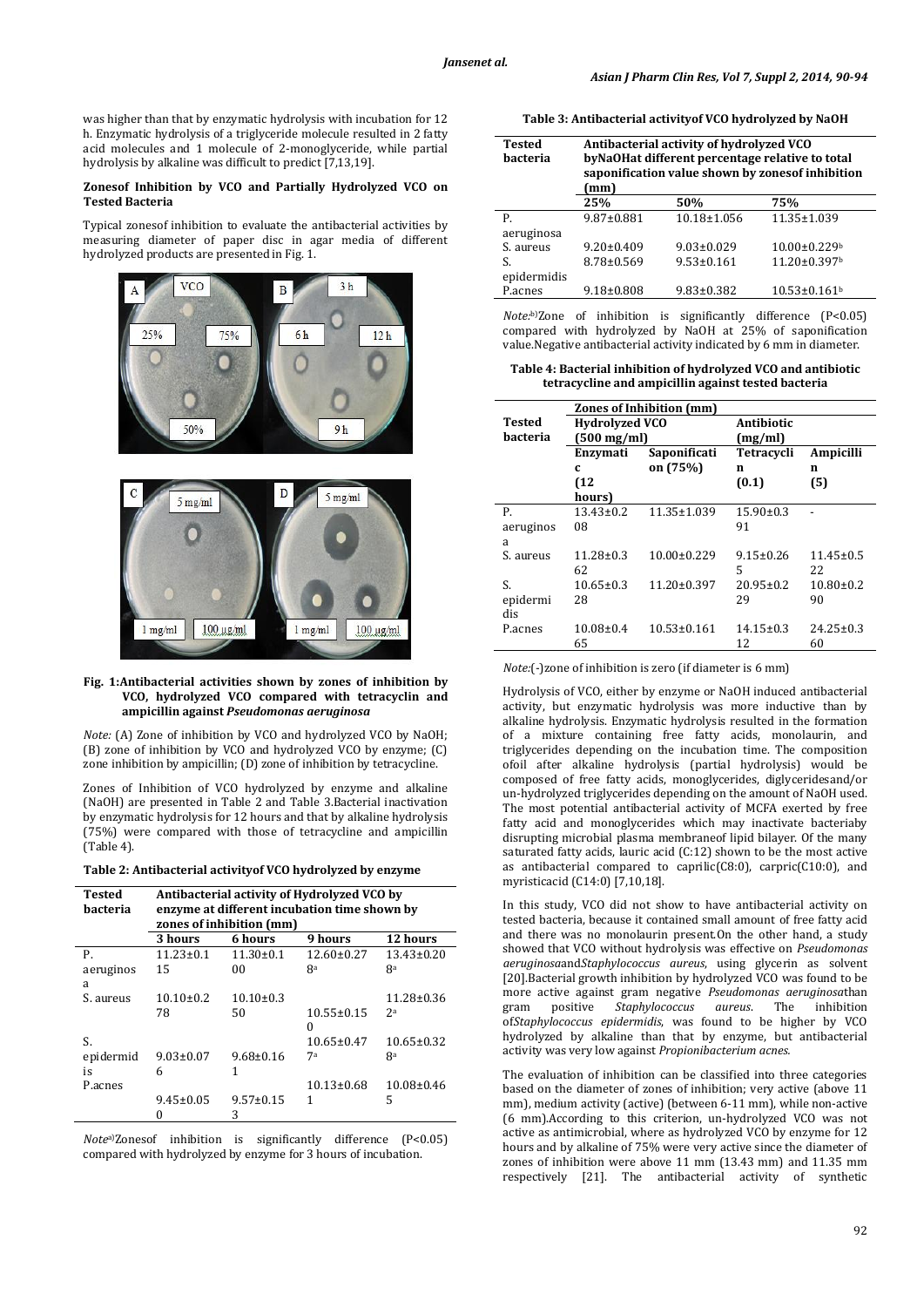monolaurinagainst *Staphylococcus aureus*was previously conducted [18] and reported that zone of inhibition was 13 mm (500 mg/ml) was better than hydrolyzed VCO in this study with inhibition zone ranged from 10-11 mm (500 mg/ml) on the same species of bacteria.This difference could be due to lower content of monolaurin in the partially hydrolyzed VCO in the present study.

Bacterial inhibition was more effective on gram negative than gram positive bacteria. It is probably due to the components of hydrolyzed VCO are non-polar molecules, and therefore they easily interact with cell membrane and disrupting lipid layer present in the outer part of cell membrane of gram negative bacteria, while the cell membrane of gram positive bacteria composed of more peptidoglucan layer compared with that in gram negative bacteria.The peptidoglucan layer in gram positive bacteria is rigid and resistant to osmotic lysis [22,23,24].

*Pseudomonas aerugiosa* is an opportunistic bacteriacausing infection when the immunity system of the host is getting weaker.*Pseudomonas aeruginosa*could survive from host immunity system because this bacteria has lipidpolysacharide as a protectingcomponent [25,26]. It is postulated that the mechanism of how lauric acid and monolaurin may inactivate bacteria is that by dissolving lipid component present in bacterial cell membrane [27]. Lipidpolysacharide present in *Pseudomonas aeruginosa*membrane through which lauric acid and monolaurin may interact and disrupt bacterial cell membrane.

*Propionibacterium acnes* is a gram positive bacteria, itcan not be inhibited by hydrolyzed VCO. This bacteria may cause skin acnes, a local inflammation on hair follicle resulted from two stages. In the first stage is that the excessive sebaceous secretion accumulates in the hair follicle that is previously blocked by ceratine cells (komedo). On the second stage is the formation of acne, the excessive sebum converted into fatty acid by lipase enzymereleased by skin normal flora *Propionibacterium acnes*, resulting in inflammation on the follicle. Acne medication can be done by reducing sebum productionwith retinoic acidor by lifting off komedoand decreasing fatty acid content or lipid on the skinwith benzoyl peroxide [24,27].

It is still not clear by which mechanism the fatty acids acting as antimicrobial agent. But the main target is cell membrane of bacteria and other mechanisms may involve on the membrane. Retarding growth effect is related to amphiphilic property of fatty acids enabling them to interact with cell membrane generating temporarily or permanent pores of various sizes. With the high concentration, detergent such as free fatty acids being able to dissolve cell membrane and hence releasing or disrupting larger portion.Free fatty acids also influence energy production in cell membrane by disturbing electron transport chain and oxidative phosphorilation [28].Probable other processes are cell lysis, impairing enzyme activities, inactivating macromolecular synthesis, disturbing nutrient absorption or protein DNA denaturation. Monolaurinmay act as antimicrobial agent by this mechanism [28,29].

From Table 4 can be seen that antibacterial activity of enzymatic hydrolysis is greater than that of alkaline hydrolysis against P. aeruginosa and S. aureus, but similar toward S. epidermis and P. acnes. Hydrolyzed VCO indicates much lower antibacterial activity compared with tetracyclin and ampicillin at very low concentration. Tetracyclin and ampicillin show different activity against tested bacteria. Tetracycline is most active toward S. epidermis and the lowest on S. aureus. On the other hand ampicillin is active against P. aeruginosa and it is most active against P. acnes. It is reported that monolaurin and lauric acid derived from coconut oil inactivate pathogenic bacteria but not the beneficial microorganismor probiotic. In addition, lauric acid and monolaurin do not develop microbial resistance while the antibiotic would do [30,31].

### **CONCLUSIONS**

Un-hydrolyzedVCO is not active as antimicrobial, but partial hydrolysis will increase antibacterial activity. The longer incubation time in enzymatic hydrolysis and the higher the percentage of NaOH relative to total saponification during alkaline hydrolysis resulted in the more effective in antimicrobial activity of hydrolyzed VCO.Hydrolyzed VCO is more effective against *Pseudomonas aeruginosa* (gram negative) compared to other tested bacteria. Hydrolyzed VCO is not as effective as tetracycline and ampicillin. Ampicillin is not effective against*Pseudomonas aureginosa*. The benefit of VCO used orally as antibacterial is that VCO does not cause any side effectsince it is a common food component which will be hydrolyzed by lipase in the gastrointestinal tract. Antibacterial activity of hydrolyzed VCO is necessary evaluated by *in vivo* experiment in order to determine the effective dosage of VCO.

# **REFERENCES**

- 1. Conrado SD. Coconut Oil In: Health and Disease: Its And Monolaurin's Potential As Cure For HIV/AIDS. Cocotech Meeting Chennai*.* 2000; XXXVII.
- 2. EnigMG.Health and nutritional benefits from coconut oil and its advantages over competing oils. Indian Coconut Journal 2010; September: 9-15.
- 3. Sari N. The effect of virgin coconut oil (VCO) on the profile of immunohistochemical antioxidant superoxide dismutase (SOD) in the kidney of diabetic rat. Thesis.FakultasKedokteranHewan. InstitutPertanian Bogor 2009
- Das S, Borah M, Ahmed S. Antibacterial Activity of the Ethanolic Extract of Leaves of Citrus maxima (Burn) Merr. On Escherichia coli and Pseudomonas Aeruginosa. Asian J Pharm Clin Res, 2013; 6 (Suppl 4): 136-139.
- 5. Kaushik S, Tomar RS, Shrivastava V, Shrivastavav a, Jain SK. Antimicrobial Efficacy of Essential Oils of selected Plants and vaccine Design AgainstmecA Protein of Methicillin Resistant StaphyliococcusAureus. Asian J Pharm Clin Res, 2014; 7(Suppl 1): 52-56.
- 6. Pradeepa S, Subramanian S, Kaviyarasa V. Evaluation of Antimicrobial Activity of PithecllobiumDulce Pod Pulp Extract. Asian J Pharm Clin Res, 2014:7(Suppl 1): 32-37.
- 7. Kabara JJ, Swieczkowski DM, Conley AJ, Truant JP. Fatty Acids and Derivatives as Antimicrobial Agents. Antimicrobial Agents Chemotheraphy.1972; 2(1): 23-28.
- 8. Marina AM, CheManYB, Nazimah SAH, Amin, I. Chemical Properties of Virgin Coconut Oil. J Am Oil Chem Soc. 2009;86: 301-307.
- 9. Gupta A, Malav A, Singh A, Gupta MK, Khinchi MP, Sharma N, et al. Coconut Oil: The Healthiest Oil on Earth. International Journal of Pharmaceutical Sciences and Research*.*2010;1 (6): 19-26.
- 10. Enig MG. Health and Nutritional Benefits from Coconut Oil: An Important Functional Food for the 21st Century. AVOC Lauric Oil Symposium. Ho Chi Min City. Vietnam. 1996: 25 April.
- 11. Silalahi J. Modification of Fats and Oils. An Indonesian Pharmaceutical Journal. 1999; 7(1): 1-16.
- 12. Hamilton RJ, Rossel JB. Analysis of Oils and Fats. Elsevier Applied Science. London. 1987;12-15.
- 13. Boyer, R.F. Modern Experimental Biochemistry. Canada: Addison Wesley Publishing Company. 1986;361-368.
- 14. Ditjen POM. Farmakope Indonesia. Edisi IV. Jakarta: Departemen Kesehatan RI. 1995; 891-899.
- 15. Difco Laboratories. Difco Manual of Dehydrated Culture Media and Reagents for Microbiology and Clinical Laboratory Procedures. IX.Edn, Detroit Michigan: Difco Laboratories. 1977;32, 64.
- 16. Satiawihardja B. Studi Pembuatan Mentega Coklat Tiruan dari Minyak Sawit dengan Proses Interesterifikasi Enzimatik. Jurnal Teknologi Indonesia Pertanian. 2001;10(3):129-138.
- 17. Ugbogu OC, Onyeagba RA, Chigbu OA. Lauric Acid Content and Inhibitory Effect of Palm Kernel Oil on Two Bacterial Isolated<br>and Candida albicans. African Iournal of albicans. African **Journal** of Biotechnology*.*2006;5(11): 1045-1047.
- 18. Widiyarti G, HanafiM, Suwarso WP. Study on The Synthesis of Monolaurin as Antibacterial Agent against *Staphylococcus aureus*. Indo. J. Chem. 2009; 9(1): 99-106.
- 19. Fessenden RJ, Fessenden JS. Kimia Organik. Jilid 2. Edisi III. Jakarta: Penerbit Erlangga. 1989; 408-412.
- 20. Ginting DP. Preparation and antibacterial activity test of Virgin Coconut Oil cream against *Staphylococcus aureus* ATCC 29737